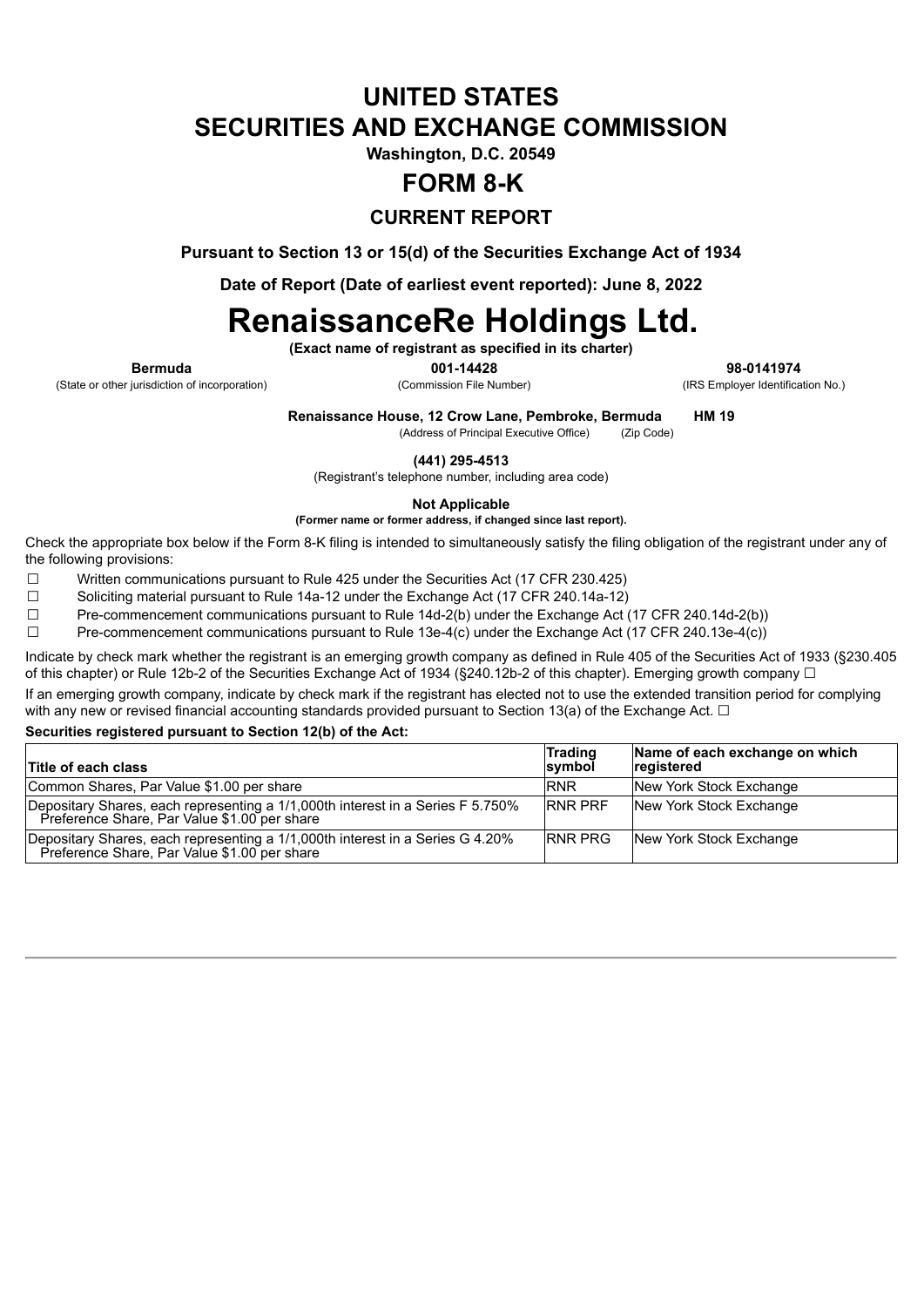#### **Item 7.01 Regulation FD Disclosure.**

On June 8, 2022, the Financial Condition Report ("FCR") for RenaissanceRe Holdings Ltd. (the "Company") and subsidiaries for the year ending December 31, 2021 was published on the Company's website, www.renre.com, in the "Investors" section under "Financial Reports," "Financial Condition Reports." The FCR has been filed with the Bermuda Monetary Authority and includes, among other things, details of the Company's business and performance, governance, risk and compliance structure, risk profile, solvency valuation and capital management.

The information in Item 7.01 of this Form 8-K is being furnished and shall not be deemed "filed" for the purposes of Section 18 of the Securities Exchange Act of 1934, as amended, or otherwise subject to the liabilities of that Section and shall not be incorporated by reference into any registration statement or other document pursuant to the Securities Act of 1933, except as otherwise expressly stated in such filing.